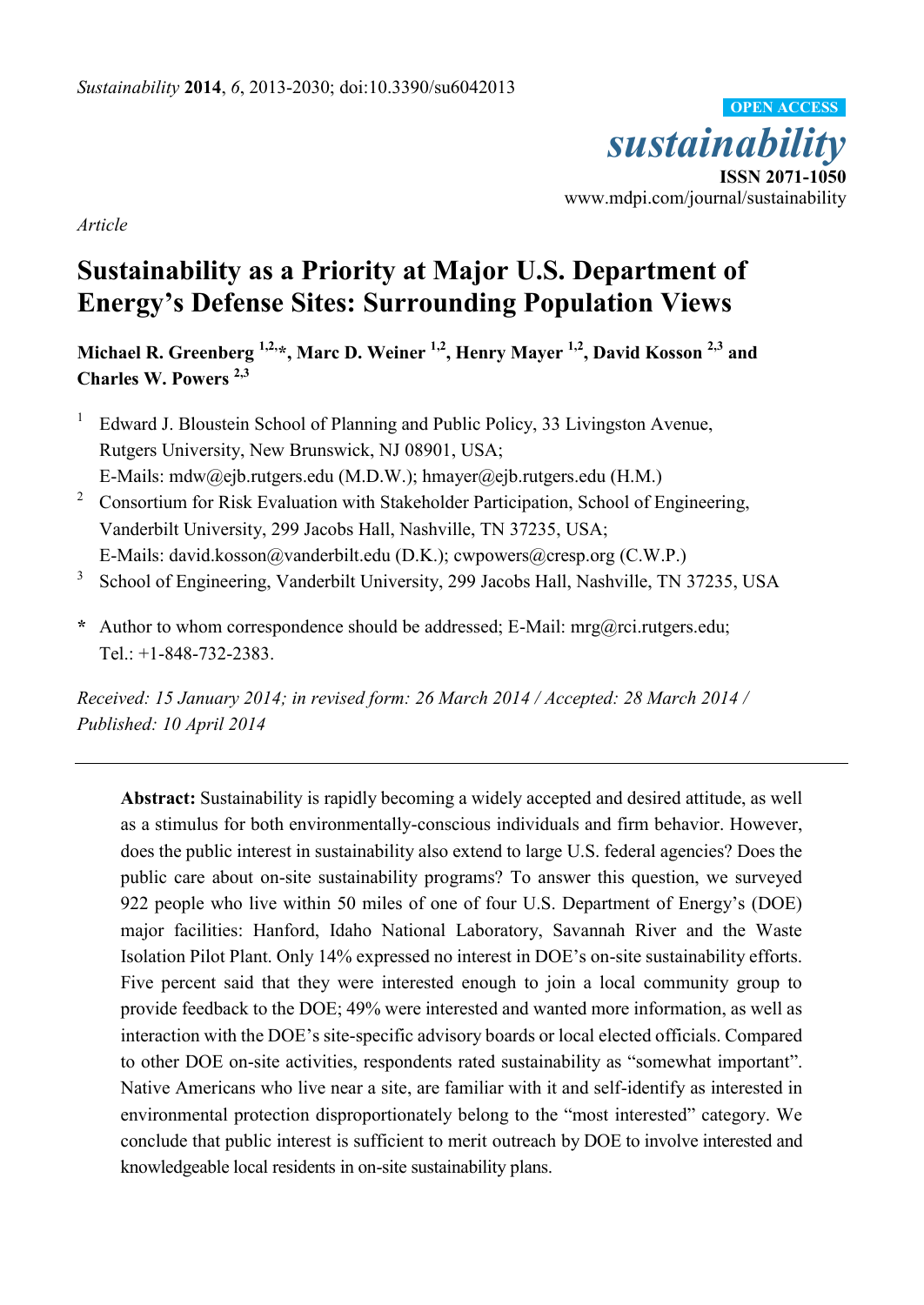**Keywords:** U.S. Department of Energy; on-site sustainability; public interest

## **1. Introduction**

In an introduction to a report celebrating the first Earth Day on 22 April 1970, Dunlap and Mertig [1] divided 20th century U.S. environmental history into three stages. The first focused on traditionally-considered conservation, best identified with John Muir, Theodore Roosevelt and Yosemite National Park [2–4]. The second stage began, more or less, in the mid-1930s, when the United States endured serious extensive and sustained flooding and environmental protection centered on reducing public risk from flooding. Many of these projects are historically identified with the U.S. Army Corps of Engineers and President Franklin Roosevelt [5,6].

The third phase of U.S. environmentalism began in the 1960s, and it is closely identified with the signing of the National Environmental Policy Act in 1970 and then legislation aimed at protecting water, air and land by controlling environmental toxins [7–11].

Twenty-five years after the American Association for the Advancement of Science (AAAS) symposium and approaching 45 years after the first Earth Day celebration, we are in the fourth U.S. environmental era, one centered on sustainability. This fourth era has many of the attributes of the third, especially the broad involvement of stakeholders and a broad range of issues, but adds a justice-across-generations component, which is a key philosophical element behind sustainability.

The public plays a critical role in this fourth stage. Public choices about what cars and appliances to buy, where to live, where to work and how to commute send messages to businesses and utilities about support for sustainability. Another message is stock purchases, and a third is the extent of support for candidates who support sustainability programs.

This paper explores a fourth signal that the public can send about its support for sustainability, through interaction with federal government sustainability efforts. At the local level, people can gather at municipal government and community meetings to discuss a wide range of sustainability-related choices, from how to manage trash collection and disposal, to what vehicles to purchase for the police and public works department, to how to redesign community buildings, and others.

Furthermore, there is no reason why members of the public could not also provide the same type of input about sustainability at the state and federal levels, as well. However, will they, or is sustainability on a nearby federal government site too physically and emotionally distant from residents to entice them to engage?

In order to answer this question, we had to overcome two obstacles. First, we needed a cooperating federal agency. The U.S. Department of Energy (DOE) was interested, and at our request, they suggested four sites where the results would be of particular importance, because they will be at these sites for many decades and will be making sustainability investments. The second obstacle was how to present sustainability to respondents. People understand the kinds of changes that they can initiate that are consistent with sustainability. Yet, it is not at all clear that the kinds of investments that a large federal agency will make on a large site will interest people who live in the region, but not nearby. For example, the DOE at one site has moved to replace a coal-fueled power plant with gas and solar sources. Residents can make an intellectual connection to such a project, but we did not expect that it would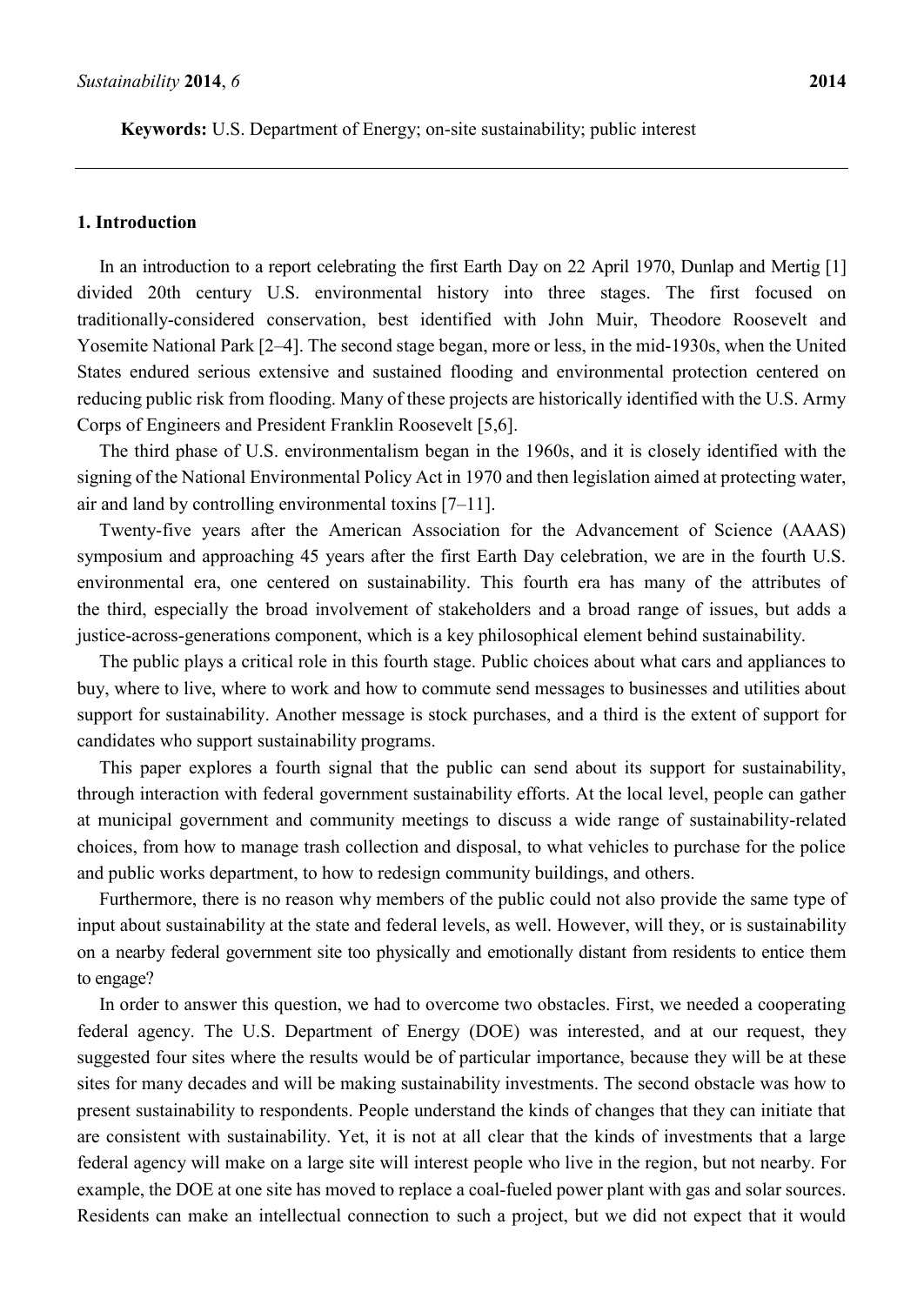sufficiently interest residents to cause them to engage. Hence, we chose a different connection to sustainability theory and the literature. In 2011, the Committee on Incorporating Sustainability in the U.S. Environmental Protection Agency [12] released the so-called "Green Book", which rests sustainability on three pillars. One of these is traditional environmental protection and resource minimization. The other two pillars, however, are economic and social sustainability, which we believe would be more likely to resonate with the local public. Specifically, economic sustainability implies working with local government on infrastructure and other projects that will benefit the DOE and the surrounding region, where the respondents live. Second, investing in on-site recreation in these predominantly rural regions we expected is a form of economic and social sustainability that would engage respondents.

In short, with a federal agency as a client and a theoretical base grounded in a broad definition of sustainability, we were satisfied that the project had a practical value and a theoretical grounding.

Given this context, we started with two assumptions. First, we assumed that there is some proportion of the public sufficiently interested in federal government sustainability efforts to at least want information about those programs. Second, we assumed that some proportion of those interested would be sufficiently interested to consider providing feedback about priorities to a federal department through a community committee, a web site or other mechanisms.

This paper reports on public reactions to on-site sustainability programs of the DOE at four key sites. To the best of our knowledge, this is the first effort to gauge the interest of local people in a federal sustainability program located in the publics' region, but not their backyard. More specifically, in mid-2013, we conducted a survey to ask three questions of those living near four major DOE environmental management sites:

- (1) How important are DOE's sustainability programs compared to DOE's other ongoing activities, such as monitoring, surveillance, *etc.*? This is the sustainability priority question.
- (2) How many are sufficiently interested to want information and might even attend meetings on the subject? How do they want to receive that information? This is the personal interest question.
- (3) What are the attributes of those most interested in DOE's sustainability efforts? This is the respondent attributes question.

## **2. The DOE Environmental Management Context**

Because the DOE is mandated to institute sustainability in its operations at the site levels, DOE sites are good choices for measuring public interest in federal government sustainability programs. In 2006, the DOE and 20 other federal agencies signed the Federal Leadership in High Performance and Sustainable Buildings Memorandum of Understanding (MOU). The principles of the MOU were to optimize energy use, protect and conserve water, improve indoor air quality and improve design practices. Under Executive Order 13,514 issued in 2009, U.S. agencies, including the DOE, were required to reduce their carbon emissions, increase renewable energy use and meet energy and water reduction goals.

Since 2006, the Office of Management and Budget (OMB) has issued scorecards to evaluate agency sustainability performance. The colors, green, yellow and red, are used, respectively, to signify good, limited and poor progress. Altogether, the scorecard rates seven sustainability elements across these five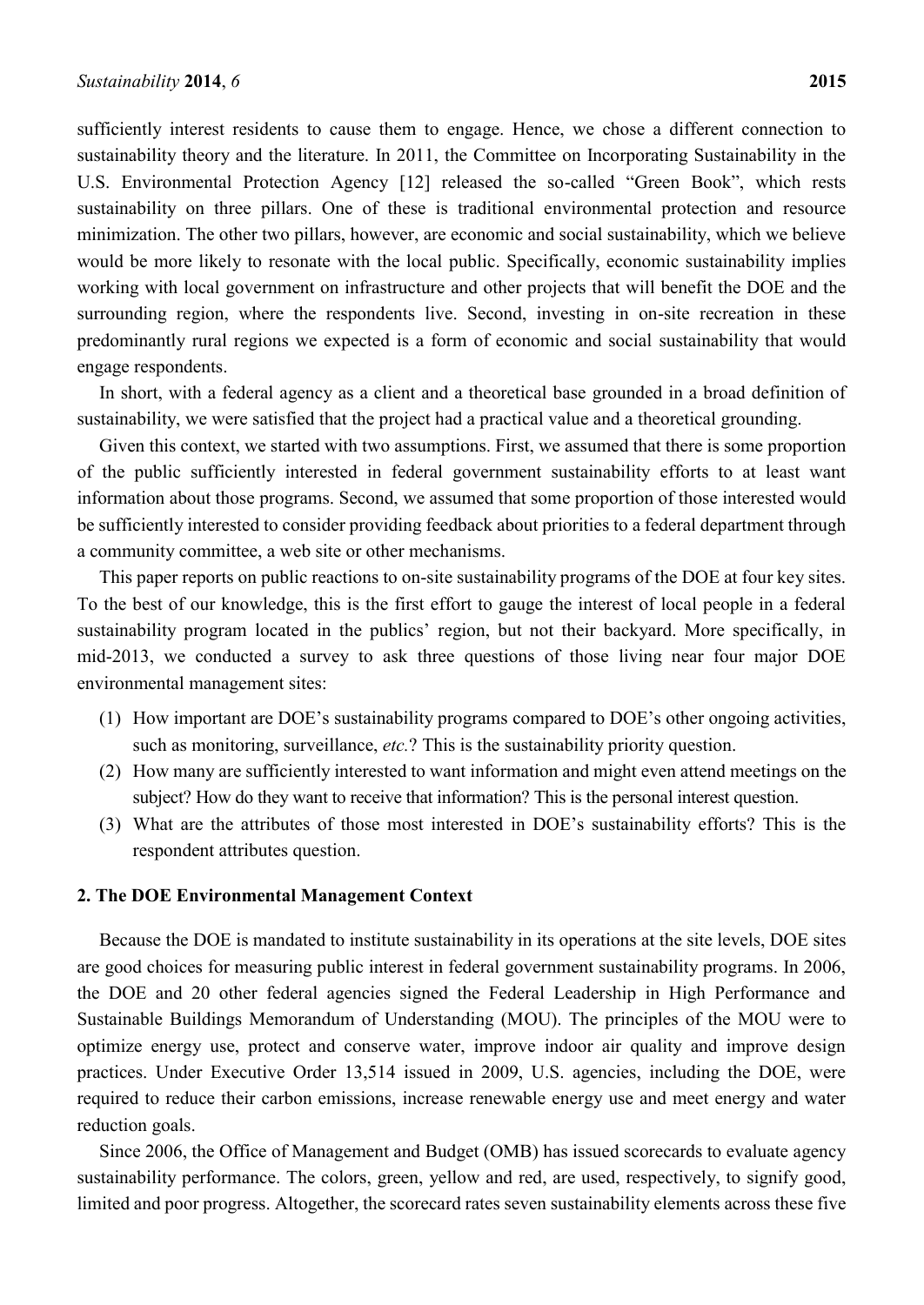domains: water conservation, energy conservation, fleet petroleum use, reduction of greenhouse gas emissions and increases in green building practices and renewable energy use.

In January, 2013, the Office of Management and Budget [13] gave DOE green ratings on five of the seven metrics and red on two. The two red ones, signifying inadequate progress, were for: (a) insufficient reduction in fleet petroleum use; and (b) the lack of progress in green buildings practices. Looking across all the federal agencies, the DOE's performance was generally typical of federal departments and agencies.

The call for sustainability initiatives by federal agencies comes at a time when the DOE's budget is under pressure, as is the case for other major U.S. Government Departments. In 2009, as part of the American Reinvestment and Recovery Act (ARRA), the DOE budget was increased and investments were made in on-site projects, including those that would increase sustainability. However, ARRA has passed, site budgets are now tighter and the DOE must consider how to more effectively use its reduced resources.

DOE's investment in sustainability has two paths: the first is research aimed at developing technologies that improve sustainability; the second at making their own sites more sustainable. Several interest groups have objected to the first path. For example, Loris [14], writing for the Heritage Foundation, noted that DOE's budget had increased from \$15.1 billion in fiscal year 2000 to \$25.7 billion in fiscal year 2011 [14,15]. In addition to criticizing the magnitude of the increase, he singled out DOE's sustainability research for budget cuts, arguing that the U.S. private industry can develop green technologies.

In regard to the second path, site-specific sustainability, the DOE has mandated moral commitments to manage nuclear defense wastes [16]. It has on-site scientific and engineering research missions and now sustainability objectives. Ideally, as with any firm or agency, DOE can plan projects that incorporate sustainability into its programs. The question is which programs are higher priority and which are lower ones.

The DOE is one of those federal organizations that has an organizational culture inclined to listen to what local communities have to say. Formally, it has Site Specific Advisory Boards (SSAB) that work with the DOE staff to provide advice and recommendations on site-related topics. The SSABs reflect community views to the DOE and provide information to the community [17]. Exploring the public prioritization of sustainability and determining if there are residents sufficiently interested in the DOE's sustainability efforts to want more information and even to participate with DOE meetings would enhance DOE's interactions with its neighbors and facilitate stakeholder input. By supporting this study and suggesting key sites for the study, we believe that, depending upon the results, the DOE would engage their site advisory boards or another group to advise on their sustainability options.

#### **3. Expectations**

With the DOE context summarized, we consulted the literature and experts to form expectations for the 2013 survey that explored public interest and support for DOE's sustainability programs. This began with public opinion polls that have been measuring U.S. public understanding and support of sustainability practices for well over a decade. This literature reports broad support for sustainability. Usually, over two-thirds of survey respondents agree with the broad goals of sustainability and express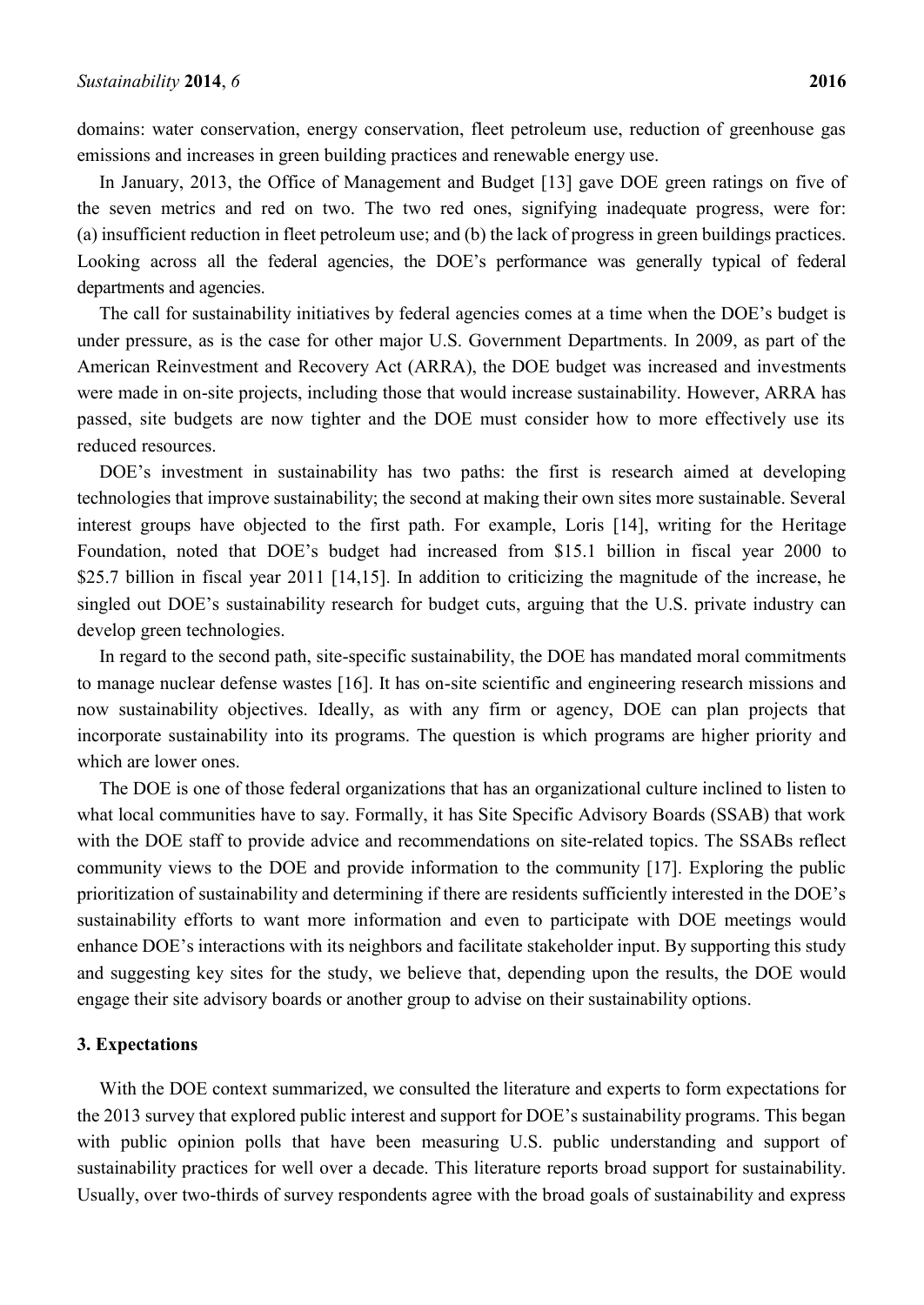some personal interest in the subject [18–22]. Curiously, though, one polling house, Gallup [18], found strong support for sustainability, but showed no increase in respondents' sustainable behaviors and slightly less willingness, on the part of respondents, to prioritize environmental protection in 2010 than in 2000.

Furthermore, general interest is not the same thing as willingness to personally participate. Hence, a key question we tried to answer is how many people are willing to personally engage in working with DOE on its sustainability plans. The literature, albeit from about 15 years ago, suggests that few, less than 10%, would personally participate [23–26].

Given the variety of actions that are included under sustainability, Bodgan Vasi's [27] characterization of public support for sustainability as "a mile wide but shallow" and the United States Environmental Protection Agency (EPA) Green Book [12] helped shaped our thinking and design. Likely, there are differences in the extent to which the public prioritizes different aspects of sustainability. The risk perception and preference literature suggests a fairly economic approach, *i.e.*, that the public prioritizes those policies they perceive to directly benefit them [28–31].

In the context of the DOE objectives described earlier, protecting on-site resources for future regional residents would be a high priority, as would helping local and state government build a sustainable economy that would strengthen local organizations. In contrast, using less fuel on site and reducing on-site water and energy is not as obviously tied directly to local residents' personal benefits. Arguably, in fact, using less energy and water on site might be a loss for the local businesses that provide those utility services to the DOE. Hence, we would expect DOE's reducing energy and water use to be a lower sustainability priority than the other two.

Furthermore, with regard to the sustainability priority question (first research question), even among those who are very interested in sustainability, we had a strong expectation that there would be few local residents who prioritize sustainability ahead of DOE's other on-site activities, such as health and safety responsibilities to protect workers, sampling and protecting local air and water resources and providing and working with local off-site first responders required to act if there were a hazardous event that spread off the site.

Question 2 investigates the sources of information that residents prefer and their willingness to engage with the DOE. Here, while the literature shows that the public prefers notices in the mass media, such as television, newspapers and the radio [32–35], we have found that many prefer websites and community meetings. The DOE certainly has a wide capacity to provide information, including press releases through the media outlets, as well as directly, on a website or through school visits, community meetings and county fairs [17].

To generate categories of interest in the DOE sustainability categories, we consulted literature that considers preferences, perceptions, demographics and site location attributes. With regard to the first of the four categories, the most interested group, *i.e.*, those willing to work with DOE, previous studies suggest that those willing, for example, to participate on a committee are likely to have personal motivation, implying that they likely live near a site and are familiar with it. Consistent with the literature that speaks to those who will step into positions of power, we expect this group to disproportionately be male, be highly educated, affluent and older [36,37]. They also are likely to self-report interest in environmental protection generally and worry, more specifically, about the DOE site near which they live.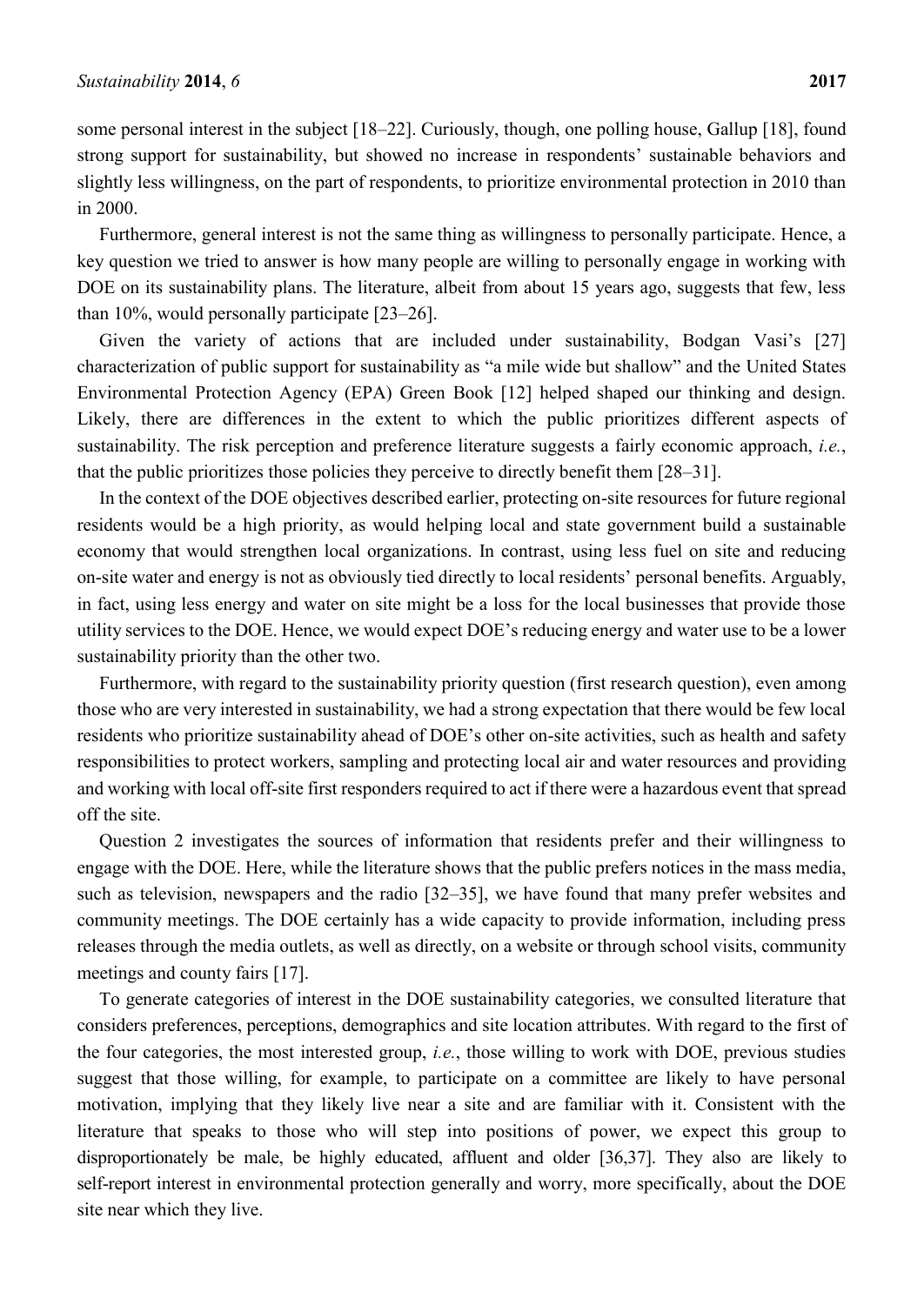Race/ethnicity is an additional important attribute. At several of the western DOE sites, Native American populations are prominent. Native Americans have historically expressed strong beliefs about the DOE's future land use plans and use of resources [38,39]. As such, we expected to find a disproportionate number of Native Americans in this most interested group. In short, membership in this category, we expected, requires that the respondent be psychologically and physically connected to the site and want the role of a participant.

In strong contrast is the "least interested group". Those who express little interest in DOE's sustainability programs should have little at stake, little knowledge about the sites, little interest in environmental protection and not self-report worry about the site. In essence, the group should be disconnected physically and mentally from the site.

The third group includes some respondents who like the idea of sustainability, but only enough to ask for more information. This "lukewarm" group should share some attributes of the not interested group. For example, members should not be familiar with the site nor live in a host county. Perhaps they are young and not familiar with the entire area. However, still, some should be worried about the site, and as a whole, these respondents should support environmental protection.

The fourth group is interested, but they want the DOE to work with local advisory board members and local government, rather than to personally commit their time. This group is likely to exhibit strong environmental values, trust of the DOE and self-report worry about the site. Typically, we expect members of this category to be a model of affluent and highly educated whites who identify as political independents or Democrats and have moved to the Western U.S. during recent decades [40–42]. While many are likely to live near their local site, for them, sustainability represents a generic concept that they agree with, and they want to learn more about how the DOE intends to build a program.

Overall, we expected people to self-classify into one of these four groups. For us, the real issue is how many would fall into each of the four.

#### **4. Data and Methods**

# *4.1. Locations*

The survey was focused on four sites at which the DOE expects to remain for many decades: Hanford (Washington), Idaho National Laboratory (INL) (Idaho), Savannah River (SRS) (South Carolina) and the Waste Isolation Pilot Plant (WIPP) (New Mexico). The 580 square mile Hanford site is located in southeastern Washington adjacent to the Columbia River in an area that hosts American Indian tribes, wineries and agricultural activities. The Hanford site substantially influences the regional economy, with research estimating that 16.5% of the regional economy directly emanates from the DOE waste management site [43]. When major areas of the United States were suffering from private market failures, Hanford's economy was less variable, due to anchoring by the DOE site's direct and indirect economic activity. The converse, however, is that when the DOE cuts its budgets, the Hanford region suffers badly [44].

The INL site is located in southeast Idaho about 30 miles from Idaho City in a semi-arid area that, because of its remote location, was chosen by the federal government for advanced military projects. These have included the testing of massive battleship guns and the development of new nuclear reactor designs [43]. There is a major waste management program on the site. The 890 square mile site is a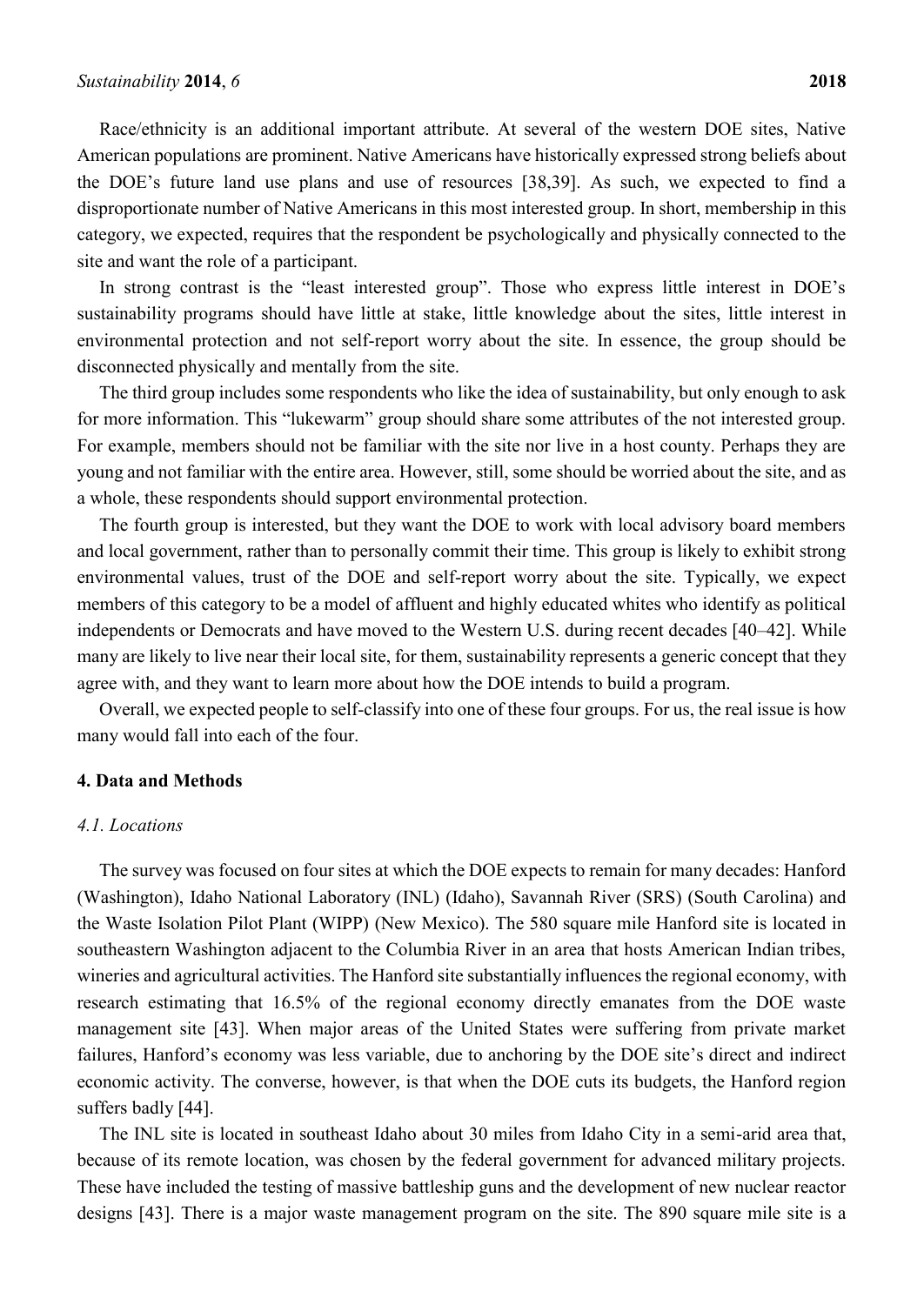critical location for research and development, as well as waste management. Like Hanford and the other sites in this study, the regional economy heavily depends on the DOE site.

Savannah River is a 310 square mile facility with an ecological preserve, several DOE science missions and the world's largest facility that processes high-level defense waste by mixing it with molten glass and pouring the mixture into storable stainless steel canisters [43]. Among DOE's major sites, none offers more markedly different images than Savannah River. About 10% of the site has massive waste management and nuclear facilities, and these are relatively close to some of the most beautiful stands of forest that have remained untouched for over 60 years [45].

The WIPP site manages transuranic nuclear waste, which is created during weapon manufacturing and includes nuclear elements, such as americium, neptunium and plutonium, with atomic numbers higher than uranium [46]. Opened in 1999, the 16 square mile WIPP site is not only a key asset, but is the rare exception, where a facility that most would consider as a locally unwanted land use (LULU) was successfully sited, at least partly, because the DOE worked with local officials to reach an agreement [47].

Overall, each of these four sites will operate for many decades and, as such, constitute logical locations for DOE investment in major sustainability programs. Indeed, in order to enhance working relationships with local officials, planners and environmental managers and their public, it makes sense for the DOE to understand the plans of these communities and work with these communities on sustainability.

#### *4.2. Survey Design and Administration*

The survey design used a dual-frame cell and landline sample frame to collect a random sample of 230 completed interviews per site, for a total of 920. The margin of standard error, at 95% confidence at 50/50 proportions, is +/− 3.2%. This means that if half of the respondents report that they "strongly support" a new DOE sustainability program, we can be 95% confident that the actual, "true" population proportion is between 46.8% and 53.2%. The margin of sampling error by site is 6.4%; in other words, the 95% confidence limits for the example above would be between 43.6% and 56.4%.

The dual frame design used 75% land line and 25% cell phone numbers. Currently, about 40% of the United States population use only cell phones for calls, a remarkable change during the last decade that continues. When we add those who have a landline, but "mostly use" their cell phone (about 15%), we see that 55% of the population cannot be reached by a traditional household-based landline telephone [48]. Indeed, unless there are extraordinary extenuating circumstances, all telephone population surveys should have an appropriately proportional cell component to avoid age bias. For this survey, eligible respondents were 18+ years old, non-institutionalized and lived near one of the four US Department of Energy, Environmental Management (DOE-EM) sites.

We took four steps to directly tie the 2013 survey to previous ones [43]. The first was to define eligible respondents as living within 50 miles of one of the four DOE sites. Fifty miles is a compromise between a 100-mile sample area that would over-represent those who know and care little about the site and a 20-mile area that would over-represent the interests of those who work or otherwise directly benefit from the site. Second, as in prior surveys, we used post-stratification weighting to adjust for any potential bias in age and race/ethnicity. Third, as with prior surveys, the survey was field-administered from late June through the end of August to avoid seasonal-related differences in the results. Fourth, the survey, developed by the authors, was administered over the phone by the Bloustein School Center for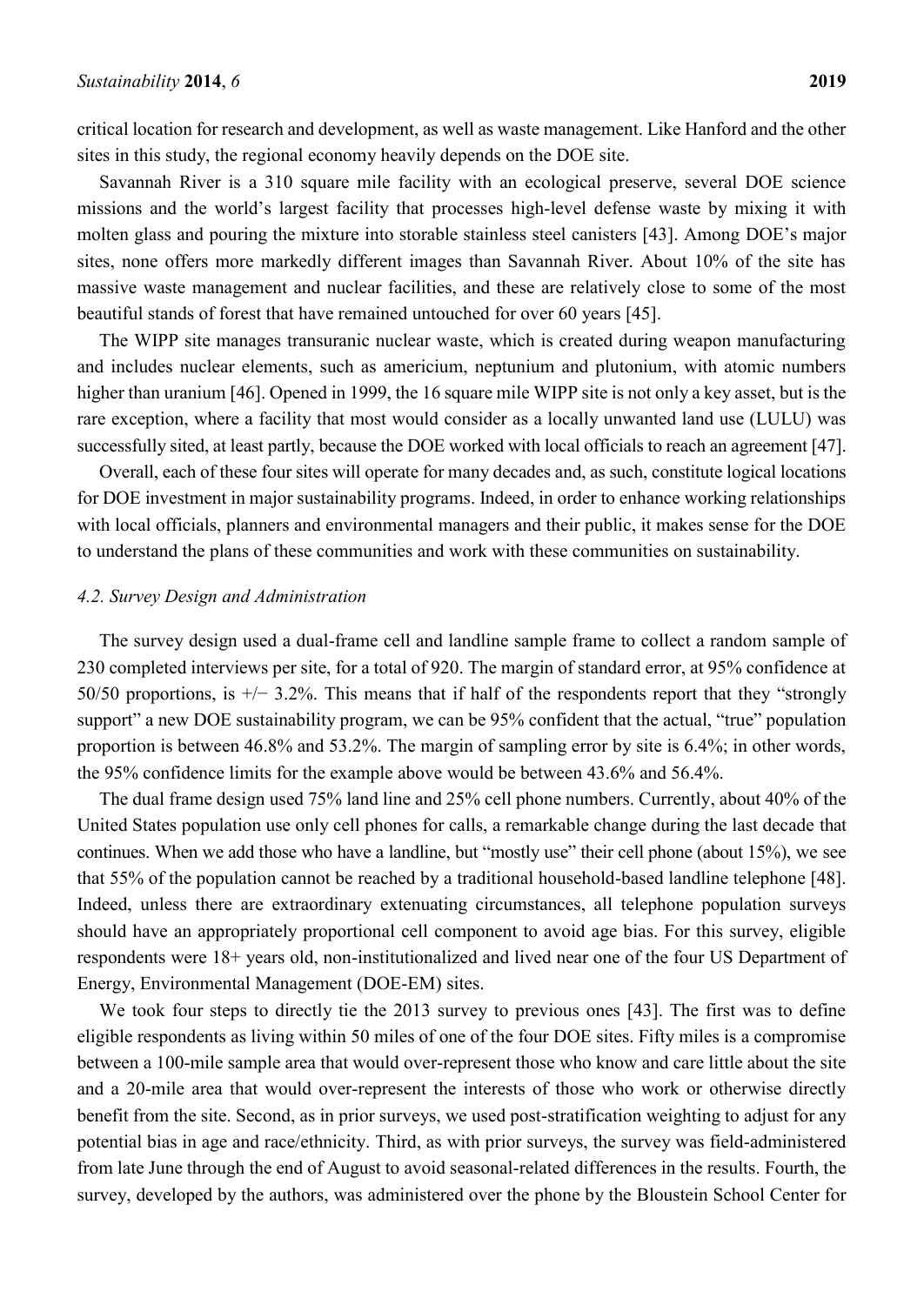Survey Research under the American Association for Public Opinion Research standards. Generally speaking, this means that all due efforts were taken to minimize bias and error due to the house effects of the organization administering the survey.

## *4.3. Questions*

Beginning in 2005, the authors have asked residents about the importance they attach to DOE environmental management practices at major sites. Many of the same questions were asked in 2010 and 2013, including those about regularly monitoring the health of site workers, sampling air and water quality, shrinking the area on site that is contaminated, providing resources to local first responders, requiring DOE to report information to community representatives and others listed in Table 1 and reported elsewhere, including the monitoring of soil, fauna and flora. All of these questions have been pilot tested and used in multiple surveys [43]. They served as standards to compare to sustainability questions added to the survey.

For this study of sustainability, we added three new questions about sustainability to the mix of questions in the 2013 survey in order to determine the relative importance respondents attached to these three compared to the others. The first probes the importance of protecting on-site forests, soils and animals. The second examined the importance of the DOE working with local officials on economic development in the area by improving transportation and securing jobs. The third spoke to resource use sustainability, by asking about reducing the site's use of energy and water and the site's transportation fuel use. All the questions were scored on a 1 to 10 scale, where 1 represents low priority and 10 represents very high priority.

A key question was a direct revealed preference probe as to how interested respondents are in DOE's sustainability programs. Four choices were provided, and respondents were prompted to select the one which best describes them: (1) interested and might volunteer to be on a community committee; (2) interested, but want the DOE to work with a local advisory committee and local elected officials; (3) like the idea, but need more information; and (4) not interested in the effort.

With regard to alternatives for receiving information, the usual options were provided: television, newspaper, radio, community meetings, DOE website and local community fairs. A final category, called "other", was used to obtain respondent ideas.

Another question was added to obtain information about public attitudes and preferences about waste management protocols, a key nuclear policy issue of which many of these respondents, in light of the 2011 disaster at Fukushima Daiichi, should be aware. Since the nuclear disaster at Fukushima in 2011, which included explosions and fires involving fuel pools, the DOE and U.S. Nuclear Regulatory Commission have been studying options for managing used nuclear fuel in the U.S. The current U.S. policy allows the utilities to keep the fuel in storage pools; about 70% of the used commercial nuclear fuel is currently stored in pools, and the remaining 30% is in casks. A policy change that would reduce risk is to remove on-site autonomy about dealing with waste and requiring the used fuel to be put in casks as soon as practically possible. We assumed that those who strongly identify with environmental protection would choose this policy.

Questions probed preferences and values, site-related perceptions and demographic attributes. The preference questions asked about respondent interest in receiving information. Respondents could ask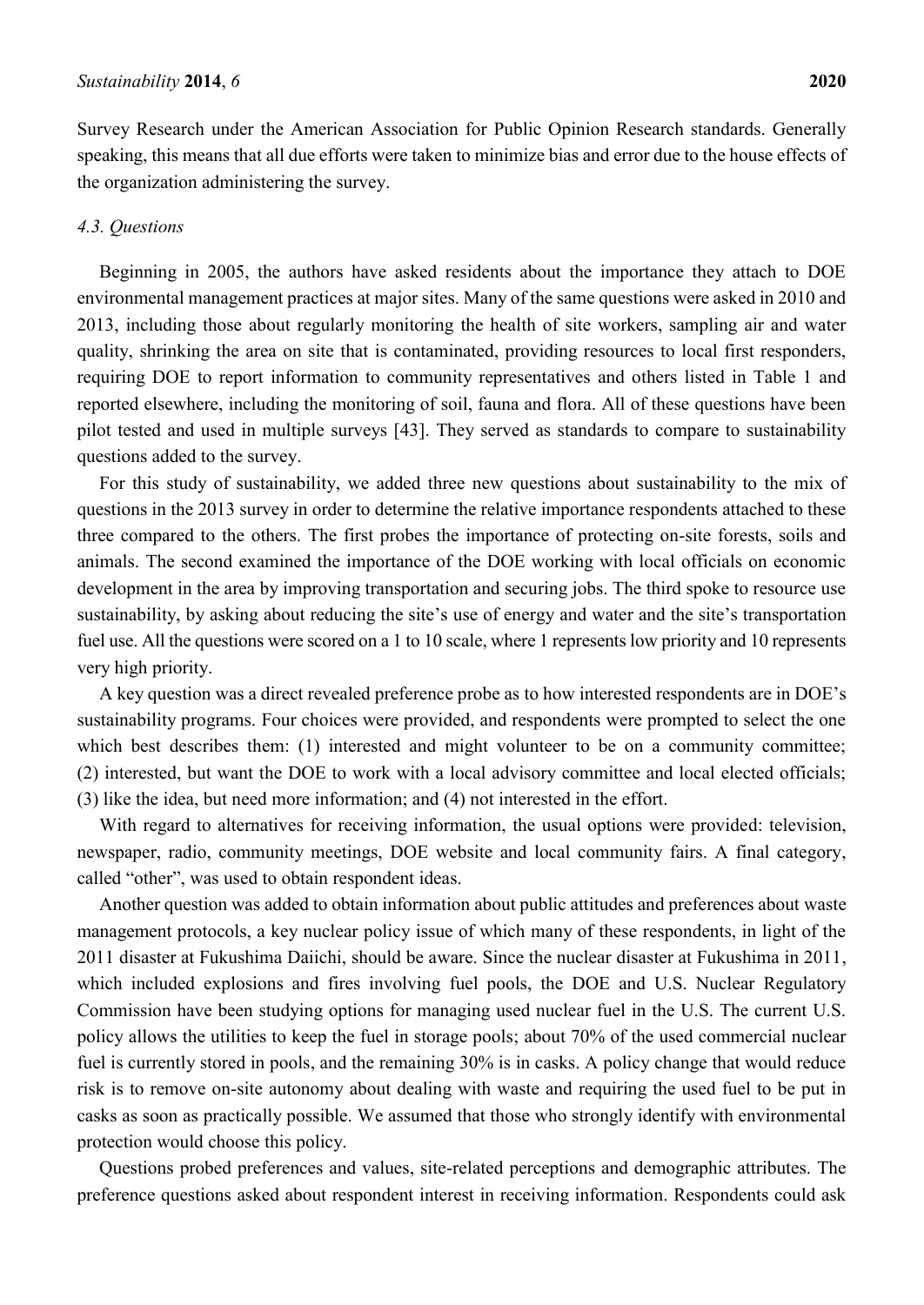for up to seven information sources. Next, to gauge their interest in environmental issues, we asked their level of support for general environmental issues. The choices were: (1) active supporter; (2) supporter, but not active; (3) neutral; and (4) not concerned about environmental problems. Furthermore, as part of the preferences and values, we asked respondents to self-identify as Republican, Democrat, Independent, and an "other" option was provided.

With regard to site-related perceptions, we determined if the respondent lived in a host county (*i.e.*, the county in which the site sits) and then asked about familiarity with the site and how worried a respondent was about the site, on a scale of 1 to 10 (10 being most worried).

A set of six questions asked about the trust of DOE and site contractors. Two of those probed competence-related trust. The first of these asked if the DOE would make sure the underground radioactive and chemical materials would not leave the site and pollute the air, land and water outside the site. The second asked if the DOE can effectively manage any new nuclear-related activities. The third explored value-related trust by asking if the respondent believes that the DOE communicates honestly with the people in the area. Each asked for agreement, and the options ranged from "strongly agree" to "strongly disagree". The same three questions were asked about site contractors.

These trust questions are important, because perceptions of trust can play out in several parts of this work. First, distrust is likely negatively associated with the willingness to engage with the DOE. Second, as pointed out by one of the external reviewers, distrust could impact a respondent's assessment of the credibility of the DOE's existing programs, for example, unwillingness to trust monitoring and surveillance data collected by the DOE or a contractor to the DOE.

The third group of questions probed for demographics attributes: race/ethnicity, sex, income, age and education.

#### *4.4. Methods of Analysis*

The answers to the first two research questions were obtained by comparing averages and proportions. Key comparisons were checked with *t*-tests of differences-of-means. Answering the third question required a more complex statistical analysis. The variable degree of interest in DOE's sustainability programs had four outcomes. Multinomial regression is the most efficient method for comparing each of the three interested groups to the not interested one. The use of multinomial regression meant that the form of several variables had to be modified. Multinomial regression fits each value of the predictors to a categorically-dependent variable, in this case with four categories. When the predictor has a large number of responses, continuous predictor variables can produce useful results. However, when the interaction is based on 2–6 cases, which was the case in some of these analyses, the match is meaningless, because of the small sample size. Hence, to produce meaningful categories for the "worried about the site" variable (range,  $1-10$ ) and the aggregate trust variable (range,  $1-30$ ), we created four categorical variables: "very worried" (range 8–10) and "not worried" (range, 1–3) and "low trust" (range, 1–10) and "high trust" (range, 16–30). Prior to creating the trust scale, the six measures of trust were tested as a single scale with Cronbach's alpha. Traditionally, a Cronbach's alpha of  $\geq 7$  is adequate to sustain the validity and usefulness of a scale. In this case, the Cronbach's alpha was 0.87.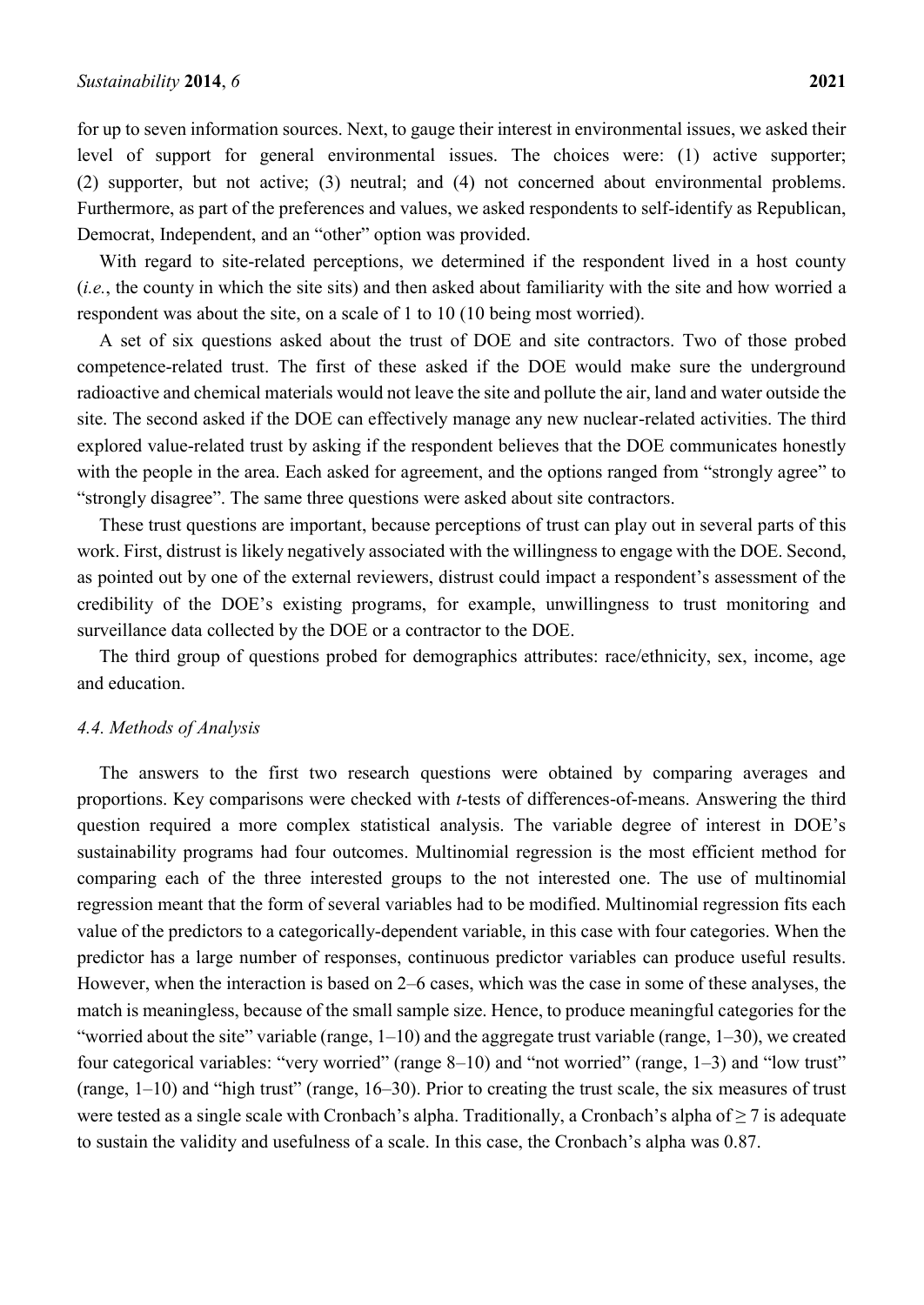# **5. Results**

The survey was pilot-tested on 24 June 2013. The data were collected during the period of 26 June 2013 to 30 August 2013. A total of 922 responses were collected: 231 each at INL and Hanford and 230 each at SRS and WIPP. The response rate was 26.1% for the full sample, and the cooperation rate was 44.3%. Public surveys do not perfectly mirror resident demographic characteristics. We compared the demographics of the people who live in each region using recent United States government data with the sample responses. In order to make the samples as representative as possible, we weighted the sample data files by white-nonwhite and age group ratios for each site-region. This reduces bias in the data. However, it is never possible to completely correct differences between the sample and actual populations, because all of the factors that influence the results are not accounted for in the weights.

## *5.1. Question 1. How Important Is Sustainability?*

The 2013 results are consistent with prior years. Public health actions, such as monitoring worker health and sampling the air and water, were the most preferred actions, while organizational options the least preferred. Table 1 summarizes the results for 2010 and 2013.

Comparatively, the three sustainability metrics ranked sixth, tenth and thirteenth of 13. In other words, these data show that sustainability, defined by these three questions, is somewhat important to respondents. Protecting on-site forests, soils and animals was the highest scored of the three and fell immediately below public health monitoring and surveillance and reporting to community representatives*.*

| Management options <sup>##</sup>                                                                                                    | Average value ",<br>2013 (standard<br>deviation)<br>$(n = 922)$ | Average<br>value #, 2010<br>(standard<br>deviation)<br>$(n = 1400)$ |
|-------------------------------------------------------------------------------------------------------------------------------------|-----------------------------------------------------------------|---------------------------------------------------------------------|
| PH-2: regularly monitor health of site workers                                                                                      | 8.90 (1.99)                                                     | 8.74(2.04)                                                          |
| PH-1: continuously sample the quality of the air and water at the site                                                              | 8.72(2.31)                                                      | 8.84(2.05)                                                          |
| PH-3: provide specialized training and equipment to emergency<br>response personnel from surrounding areas                          | 8.60(2.19)                                                      | 8.58 (2.23)                                                         |
| PH-4: install an early warning system to alert residents to any problems                                                            | 8.42(2.54)                                                      | 8.23(2.64)                                                          |
| ORG-1: require that the government report information about the site<br>to community representatives on a regularly scheduled basis | 8.35(2.29)                                                      | 8.15(2.40)                                                          |
| SUS-1: protect on-site forests, soils, and animals*                                                                                 | 8.28 (2.49)                                                     | <b>NA</b>                                                           |
| SR-6: shrink the area that is contaminated to as small a size that it<br>is feasible                                                | 8.21 (2.69)                                                     | 7.99(2.62)                                                          |
| SR-1: make sure that the federal government owns the site until all<br>hazards are removed                                          | 8.19(2.65)                                                      | 8.38(2.55)                                                          |
| PH-6: regularly monitor the health of the people who live near<br>the sites                                                         | 8.10(2.62)                                                      | 7.81(2.65)                                                          |
| SUS-2: advance regional economic development **                                                                                     | 7.99(2.51)                                                      | <b>NA</b>                                                           |
| ORG-3: maintain the role of Citizen Advisory Boards that currently<br>represent the community interests at the site                 | 7.60(2.45)                                                      | 7.79(2.42)                                                          |

**Table 1.** Public preferences for sustainability and other activities at Hanford, Idaho National Laboratory, Savannah River and the Waste Isolation Pilot Plant, 2010 and 2013.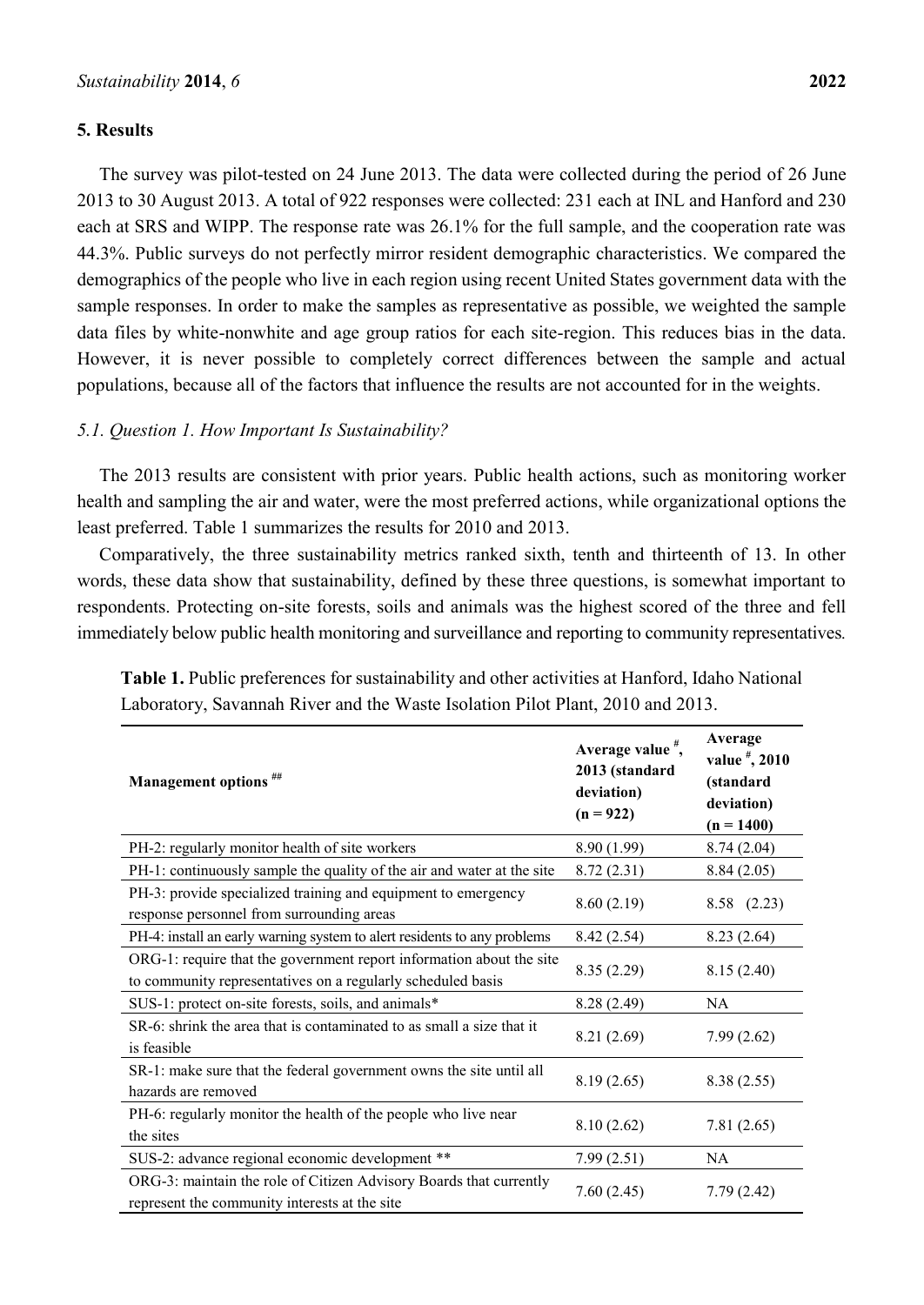| Management options ##                                                               | Average value,<br>2013 (standard<br>deviation)<br>$(n = 922)$ | Average<br>value, 2010<br>(standard<br>deviation)<br>$(n = 1400)$ |
|-------------------------------------------------------------------------------------|---------------------------------------------------------------|-------------------------------------------------------------------|
| SR-4: do not allow any new nuclear-related activity on the site                     | 6.28(3.54)                                                    | NA                                                                |
| SUS-3: reduce site use of energy and water, and use of transportation<br>fuel $***$ | 6.03(2.91)                                                    | NA.                                                               |

**Table 1.** *Cont.*

\* SUS-1 was significantly lower than PH-2, PH-1, PH-3 and PH-4 and significantly higher than PH-6, SUS-2, ORG-3, SR-4 and SUS-3 at *p* < 0.05 with the difference of means *t*-test; \*\* SUS-2 was significantly lower than PH-2, PH-1, PH-3, PH-4, ORG-1, SUS-1, SR-6 and SR-1 and significantly higher than ORG-3, SR-4 and SUS-3 at  $p < 0.05$  with the difference of means *t*-test; \*\*\* SUS-3 was significantly lower than all others at  $p \le 0.05$  with the difference of means *t*-test;  $\#$  The numbers in the table are averages and the range is from 1 (low priority activity) to 10 (highest priority activity);  $\#$  The management options are divided into public health (PH), organizational (ORG), site restriction (SR) and sustainability (SUS).

# *5.2. Desire for More Information about Sustainability*

Table 2 shows public interest in DOE's sustainability programs. About 5% at each site said that they would consider volunteering to serve on a committee, and almost half said that they are interested, but want the DOE to work with their site advisory board and local elected officials. About one-third was interested, but needed more information, and only 14% expressed no interest. The order of group preferences did not vary by site.

|  |                                                      |  | <b>Table 2.</b> The desire for more information about the Department of Energy's (DOE) |  |  |  |
|--|------------------------------------------------------|--|----------------------------------------------------------------------------------------|--|--|--|
|  | sustainability programs by DOE site $\overline{a}$ . |  |                                                                                        |  |  |  |

| <b>Options</b>                                                                                                 | All sites *<br>$(n = 913)$ | Hanford<br>$(n = 228)$ | <b>INL</b><br>$(n = 230)$ | Savannah<br><b>River</b><br>$(n = 226)$ | <b>WIPP</b><br>$(n = 229)$ |
|----------------------------------------------------------------------------------------------------------------|----------------------------|------------------------|---------------------------|-----------------------------------------|----------------------------|
| Am interested and might volunteer to be on<br>a community committee                                            | 4.9                        | 4.8                    | 4.3                       | 5.3                                     | 5.2                        |
| Am interested, but would like DOE to<br>work with local site advisory committee<br>and local elected officials | 49.1                       | 57.0                   | 43.5                      | 46.0                                    | 49.8                       |
| Like the idea, but need more information                                                                       | 32.0                       | 25.4                   | 36.5                      | 36.7                                    | 29.3                       |
| Not interested in the effort                                                                                   | 14.0                       | 12.7                   | 15.7                      | 11.9                                    | 15.7                       |
| Total                                                                                                          | 100.0                      | 99.9                   | 100.0                     | 99.9                                    | 100.0                      |

\* Four sites are not statistically significant from each other; ANOVA with post-hoc Tukey B test of means at  $p \le 0.05$ ;  $\frac{4}{3}$  Numbers in the table are percentages.

The vast majority were interested in more information, so we asked them to pick the medium for delivery. Seven options were provided (Table 3) for a total of 3020 responses, or about 3.3 per survey respondent. The mass media (local television and the local newspaper) were both selected by over 18%, followed by local radio with 15%. That means that almost half of the selections were not for mass media. At the top of the non-mass media options were a DOE website (15%), community meetings (16%) and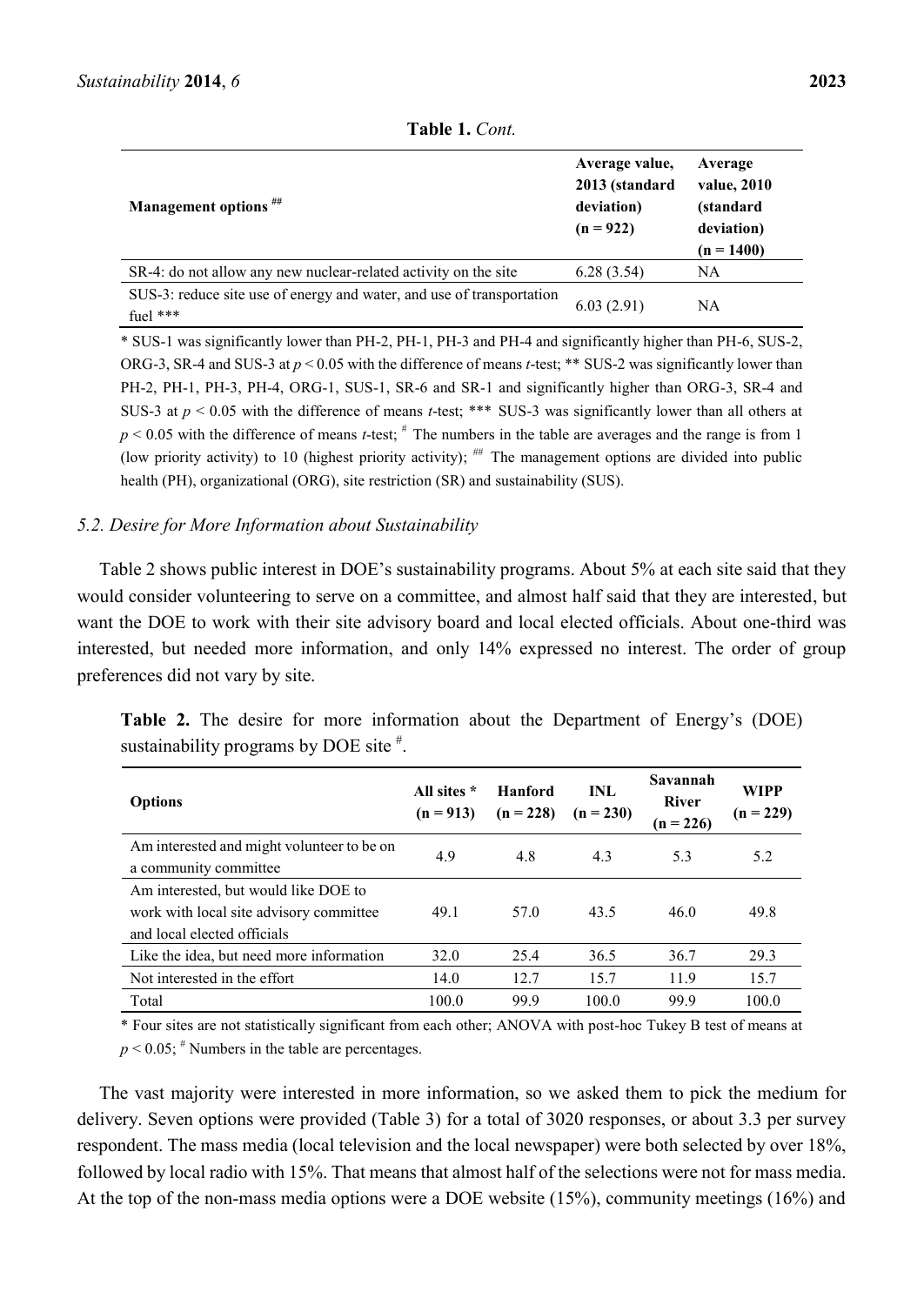local community fairs (12%). Those suggested as part of the "other" category included the social media, pamphlets, newsletters, library programs and notices and, even, by one "enthusiastic" respondent, skywriting. What is interesting is that the median respondent identified three sources, the average was 3.3, and, yet, the mode was to pick six options for providing information. As discussed further below, this suggests that there is a distinct group with great interest in receiving information from multiple sources (see the Discussion section).

| <b>Source</b>         | % selecting source |
|-----------------------|--------------------|
| Local television      | 18.8               |
| Local newspaper       | 18.3               |
| Community meetings    | 16.3               |
| Local radio           | 15.1               |
| DOE website           | 15.1               |
| Local community fairs | 12.0               |
| Other                 | 44                 |
| Total                 | 100.0              |

**Table 3.** Respondent interest in obtaining information from multiple sources.



In Section 3, we suggested profiles of people that were interested in and would be willing to engage in the DOE's sustainability programs. Beginning with the simple binary of interested *versus* not interested, Table 4 shows that many, although not all, of the expectations were met. The results of the multinomial regressions compare each of the three interested groups to the base outcome, the 14% "not interested" in the program. Those who were interested in DOE's sustainability programs self-identified as environmental supporters and as political independents; they trusted the DOE, but worried about the site and tended to be college educated. In contrast, those who were not interested in DOE's sustainability programs did not strongly support environmental protection programs, did not identify as political independents, did not trust the DOE, nor, however, did they worry about their local site; disproportionately, they were not college educated.

The most meaningful differences among the three interested groups, however, are more subtle. The "interested enough to potentially join a committee" group (5%) was well-defined by location and demographic attributes. They were more likely to be male, college educated, relatively affluent, political independent, self-report being "very familiar" with the site and be living in a host county. The most interesting distinction was that disproportionately, they were Native Americans. Indeed, 20% of Native American respondents said they would consider serving on a DOE committee compared to only 4.2% of other respondents.

The largest group (49%) indicated interest, but wanted the DOE to work with advisory committees or local officials. Compared to the other groups, this one's members were disproportionately female, older, worried about the local DOE site, but trusted the DOE. Their preferences were to have nuclear fuel placed in casks as soon as practically achievable, and not surprisingly, they self-identified as environmental supporters and Democrat or Independent. They fit the profile of environmental supporters.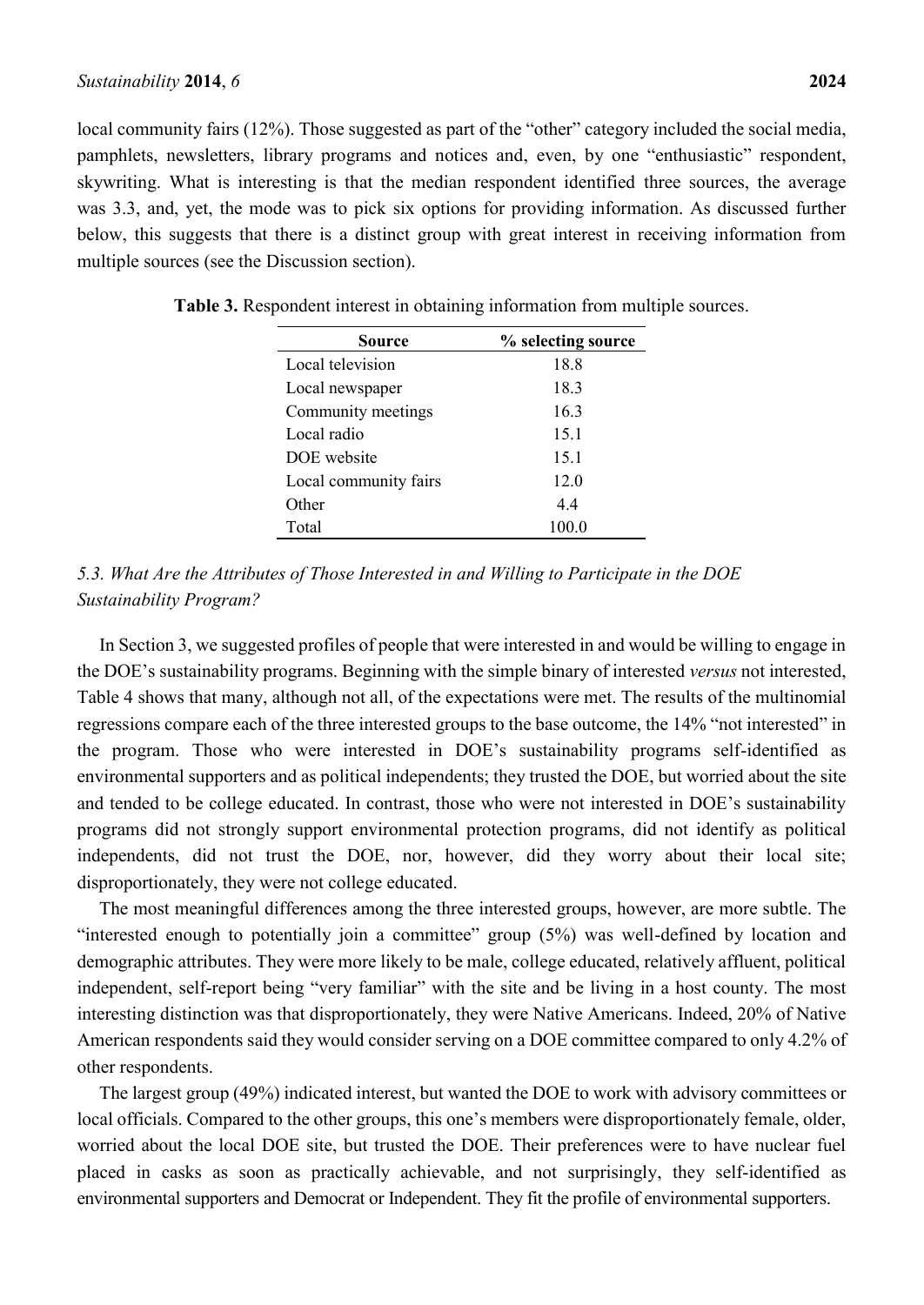| Predictor variables ##                                                                               | <b>Interested</b><br>and might<br>be willing<br>to serve on<br>committee | <b>Interested</b><br>and want<br>DOE to<br>work with<br>local<br>committees | Like the<br>idea, need<br>more<br>information | Chi-square |
|------------------------------------------------------------------------------------------------------|--------------------------------------------------------------------------|-----------------------------------------------------------------------------|-----------------------------------------------|------------|
| Constant                                                                                             | 1.48                                                                     | 3.98                                                                        | 3.35                                          |            |
| Preferences and values                                                                               |                                                                          |                                                                             |                                               |            |
| Want used commercial nuclear fuel<br>moved to casks as soon as practically<br>achievable $(1 = yes)$ | $-0.49$                                                                  | $0.42$ ***                                                                  | 0.18                                          | $9.7***$   |
| Self-identify as strong environmental<br>supporter $(1 = yes)$                                       | $0.72**$                                                                 | $0.74$ ***                                                                  | $0.46*$                                       | $7.5***$   |
| Self-identify as Democrat                                                                            | $-0.71$                                                                  | $0.49*$                                                                     | 0.13                                          | $6.1*$     |
| Self-identify as Independent                                                                         | 0.31                                                                     | $0.55**$                                                                    | $0.59*$                                       | 3.4        |
| Self-identify as Republican                                                                          | $-0.24$                                                                  | 0.22                                                                        | 0.09                                          | 1.1        |
| Site-related perceptions                                                                             |                                                                          |                                                                             |                                               |            |
| Low trust (trust scale $\leq$ 11 of 30)                                                              | $-0.25$                                                                  | $-0.12$                                                                     | 0.39                                          | 1.7        |
| High trust (trust scale $16+$ of 30)                                                                 | 0.36                                                                     | $0.65$ ***                                                                  | 0.57                                          | $4.4*$     |
| Very worried about site $(8-10$ of 10)                                                               | 0.36                                                                     | $0.98***$                                                                   | $0.89***$                                     | $7.1**$    |
| Not very worried about site $(1-3 \text{ of } 10)$                                                   | $-0.81$ **                                                               | $-0.11$                                                                     | 0.02                                          | $4.8 *$    |
| Self-identified as very familiar with site<br>$(1 = yes)$                                            | $0.60*$                                                                  | $-0.13$                                                                     | $-0.28$                                       | $5.0*$     |
| Resident of host county                                                                              | 0.44                                                                     | $0.35*$                                                                     | $-0.28$                                       | $12.2$ *** |
| Demographic attributes                                                                               |                                                                          |                                                                             |                                               |            |
| Self-identify as White                                                                               | $-0.59$                                                                  | 0.06                                                                        | 0.09                                          | 1.8        |
| Self-identify at Native American                                                                     | $1.55***$                                                                | $-0.14$                                                                     | $-0.32$                                       | $8.0***$   |
| Male respondent                                                                                      | 0.41                                                                     | $-0.24$                                                                     | $-0.02$                                       | $5.0*$     |
| Family income <\$50,000 a year                                                                       | $-0.01$                                                                  | $-0.14$                                                                     | $0.48*$                                       | $10.2$ *** |
| Family income > \$75,000 a year                                                                      | $0.67 *$                                                                 | 0.04                                                                        | 0.21                                          | 2.5        |
| Age 18-54 years                                                                                      | 0.01                                                                     | $-0.47$ ***                                                                 | $0.75***$                                     | $12.6***$  |
| 4-year college education                                                                             | $0.58 *$                                                                 | 0.14                                                                        | 0.31                                          | 2.5        |
| Nagelkerke-pseudo-r2 of aggregate                                                                    |                                                                          |                                                                             |                                               | $0.145***$ |

|  | Table 4. Attributes of willingness to participate in DOE sustainability programs $*$ |  |  |
|--|--------------------------------------------------------------------------------------|--|--|
|  |                                                                                      |  |  |

# The comparison group for this analysis is the 14% that are not interested in the program, and the numbers in columns 2-4 are B-values from the multinomial regression; <sup>##</sup> All variables in the table are dichotomous (1 or 0); \*\*\* Statistically significant at  $p < 0.05$ , \*\*at  $p < 0.10$ ,\* at  $p < 0.20$ .

The second largest group (32%) reported liking the idea, but, having the option, selected wanting more information. This group is differentiated from the others primarily on site-related issues. They self-identified as Democrat, were disproportionately poor and younger. Their trust of DOE ranged, and they are the group least worried about the site. This may be because they were least likely to be a resident of a host county and were least familiar with the site.

.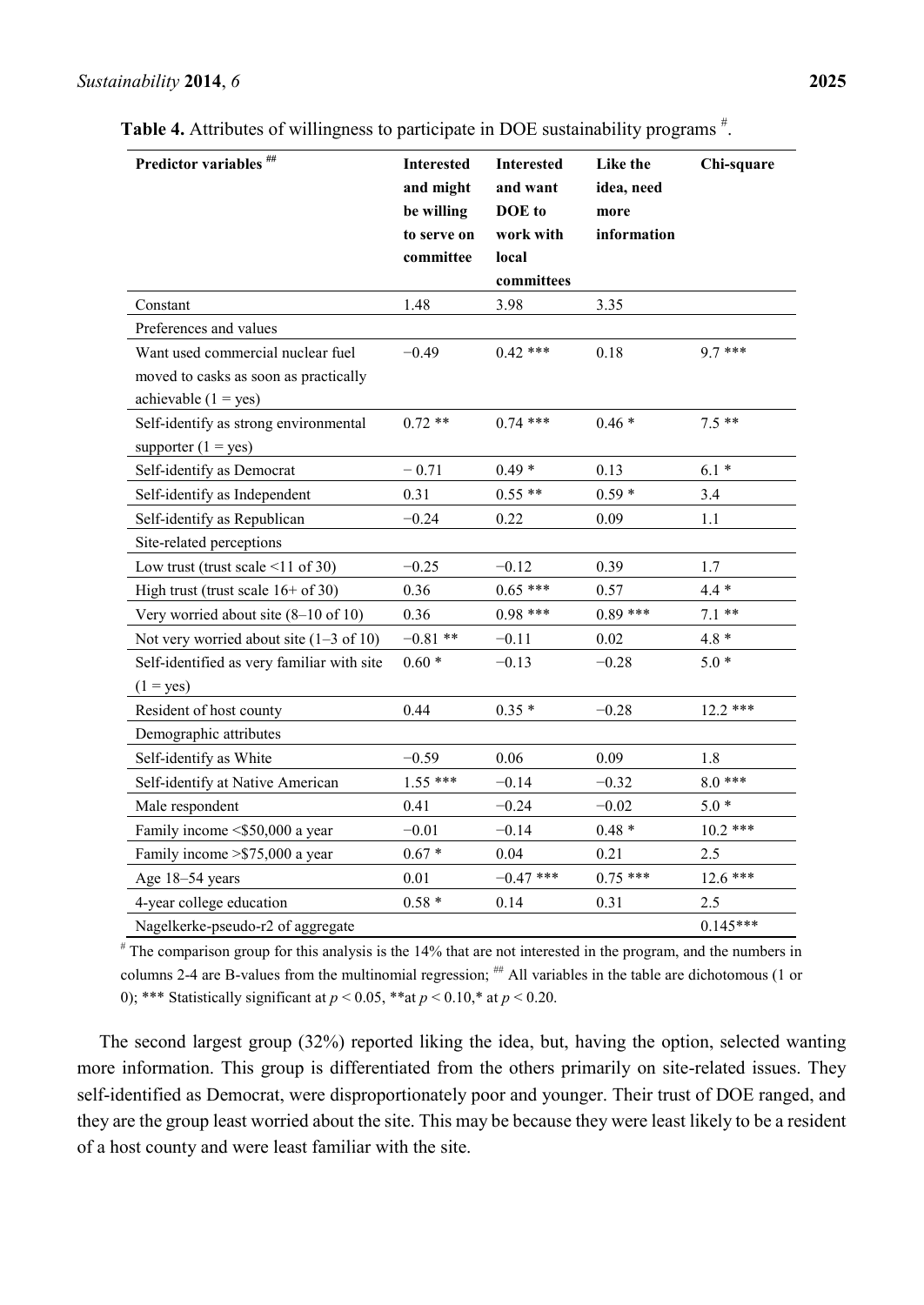# **6. Conclusions**

Measured against public health surveillance programs, DOE's sustainability efforts to protect site forests, soils and animals and advancing regional economic development are lesser priorities; DOE's effort at reducing energy and water use and reducing transportation fuel use are low priorities. Yet, with mean scores of 8.3, 8.0 and 6.0 on a 10-point scale, these forms of sustainability resonated with residents living proximate to a DOE site. Sustainability in the DOE is important to them.

This finding is supported by the observation that 86% of respondents were interested in DOE's sustainability programs. Perhaps the most important were the 5% who were sufficiently interested to self-report interest in potentially volunteering to serve on a community committee to work with the DOE. They lived near the site, were familiar with it, were disproportionately college educated and affluent and disproportionately self-identified as Native American. This group of 5% of the total sample population could provide key and otherwise unavailable insights to the DOE, in addition to its advisory board and local elected officials.

Finally, with regard to providing information, the overwhelming majority self-reported wanting information about DOE's sustainability programs. However, some picked all seven information source categories. Notably, 9% of respondents in the group that said that they would consider working with the DOE chose all seven information source options. This is best understood when compared to the 2% (who selected all seven information source options) in the other two groups that expressed any interest in the DOE sustainability program. Some of their suggestions included DOE providing them with resources to develop and operate a sustainability website, helping DOE build a booth that could be taken to public meetings, creating electronic bulletins, and others.

The major limitation of this survey was the limited number of questions, especially about sustainability options. A useful follow-up would be to conduct focus groups with some citizens who correspond to the "more interested" category. Some appropriately designed qualitative research would be helpful to explore the thought processes and the identification of interests that drive this level of willingness to participate. Specifically, Native Americans should be qualitatively analyzed separately, as well as incorporated into larger qualitative descriptions and inferences. A mixed-mode approach, *i.e*., qualitative research complementary to this and related quantitative research, can yield valuable information with regard to public response and reaction to and the propensity to participate with the DOE's sustainability programs.

In the introduction, we adopted EPA's three pillars of environment, economic and social sustainability [12] from the Green Book as the theoretical base for the study. We did this not because we disagree with other definitions in the literature, but rather because the practical implications, we believed, would be more willingness to engage. Indeed, the survey showed that respondents did distinguish between these three pillars. They were most interested in protecting forests, soils and animals. This ranked sixth out of 13 priorities. Helping to bolster the regional economy ranked 10th, and reducing on-site use of water and energy use ranked last, or 13th. This order was consistent with our expectations, and it is notable that protecting forests, soils and animals ranked higher than did shrinking the size of the contaminated area, making sure that the federal government owns the site until all hazards are removed, regularly monitoring the health of nearby residents and several other activities.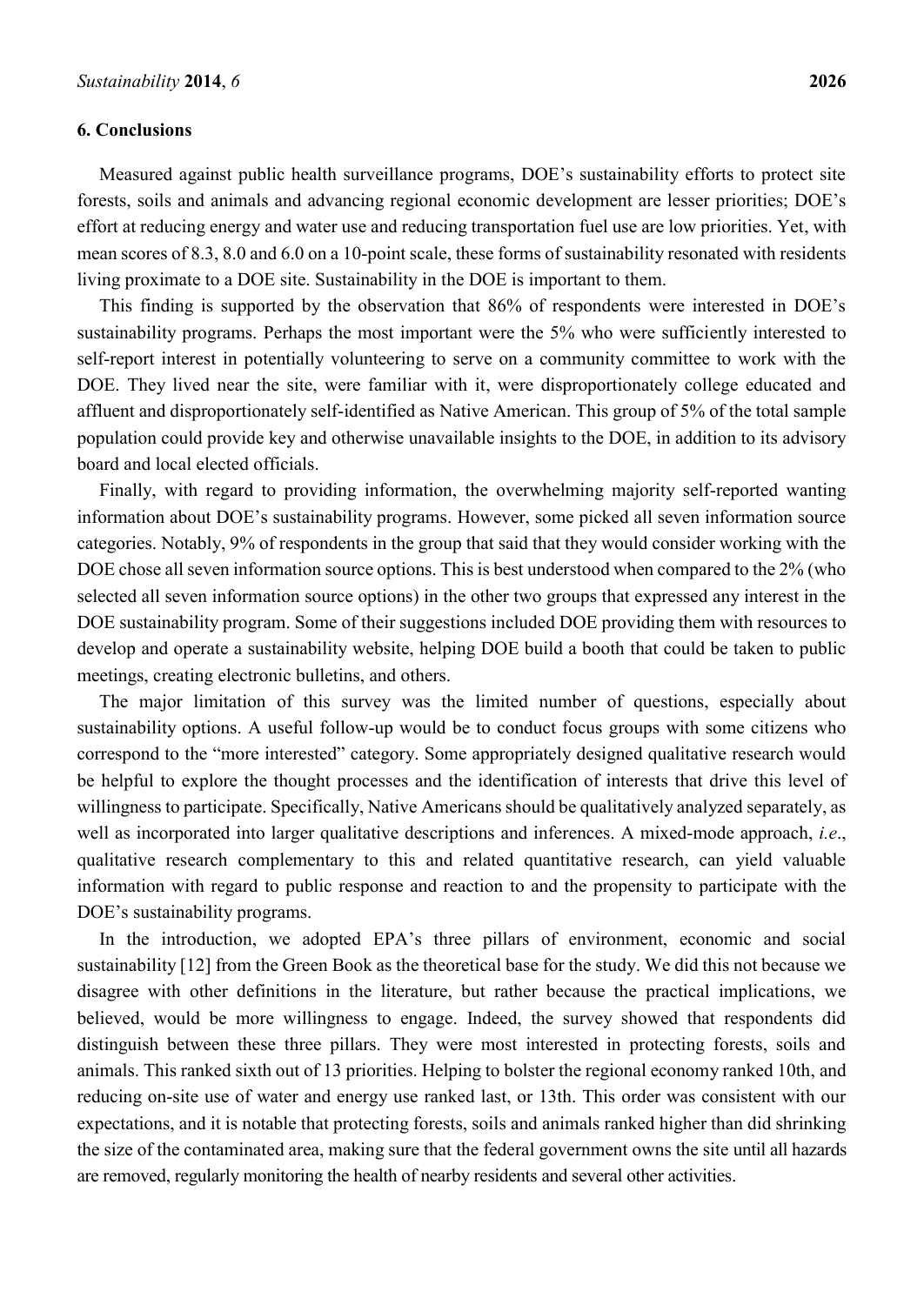As a follow-up, large-sample surveys represent an opportunity to learn more about the connections people make between their own efforts to implement sustainability at home and the workplace, in support of local government efforts, in support of state government and agencies and of those efforts of large federal external agencies, like the DOE. We speculate that public reaction to the DOE would be different than to the Departments of Agriculture, Interior and Defense, for example, which play different roles than the DOE does in these four regions. Such surveys would be an opportunity to developed nuanced and potentially valuable theoretical insights about how different large land-holding federal agencies are perceived by their local populations in regard to sustainability.

With these study results as a base, it is realistic to believe that federal departments/agencies with landholdings can connect to some members of their neighboring jurisdictions in order to test their sustainability ideas and investments, to hear some from the communities and to use this connection to broaden the base of individuals willing to interact with these federal departments about sustainability and other issues. Additional research should explore the role of for- and not-for-profit non-governmental agencies.

In the short run, the DOE will be at these four sites for many decades. By sponsoring this study and now considering the results, it has the chance to broaden its base of local people that consider it an honorable neighbor, that want to work with it on various topics. Sustainability represents another way of building a sustainable, long-term cooperative link between the DOE and its neighbors.

#### **Acknowledgements**

This research was prepared with the support of the U.S. Department of Energy, under Cooperative Agreement Number DE-FC01-06EW07053. We appreciate the thoughtful suggestions of two reviewers. The authors thank the Consortium for Risk Evaluation for the Stakeholder Participation III awarded to Vanderbilt University. The opinions, findings, conclusions or recommendations expressed herein are those of the authors and do not necessarily represent the views of the Department of Energy or Vanderbilt University or any of the people acknowledged. This report was prepared as an account of work sponsored by an agency of the United States Government. Neither the United States Government nor any agency thereof, nor any of their employees, makes any warranty, express or implied, or assumes any legal liability or responsibility for the accuracy, completeness or usefulness of any information, apparatus, product or process disclosed or represents that its use would not infringe privately owned rights.

# **Author Contributions**

Michael Greenberg designed the study, developed the first draft of the questions, analyzed the results and wrote the first and final drafts. Marc Weiner critiqued the draft questions, was responsible for administering the survey, reviewed the results and critiqued the first draft. David Kosson and Charles Powers suggested the project, discussed key elements of the survey and reviewed the questions and the first draft. Henry Mayer reviewed the draft questions, which led to several major changes, discussed the design and reviewed the first draft.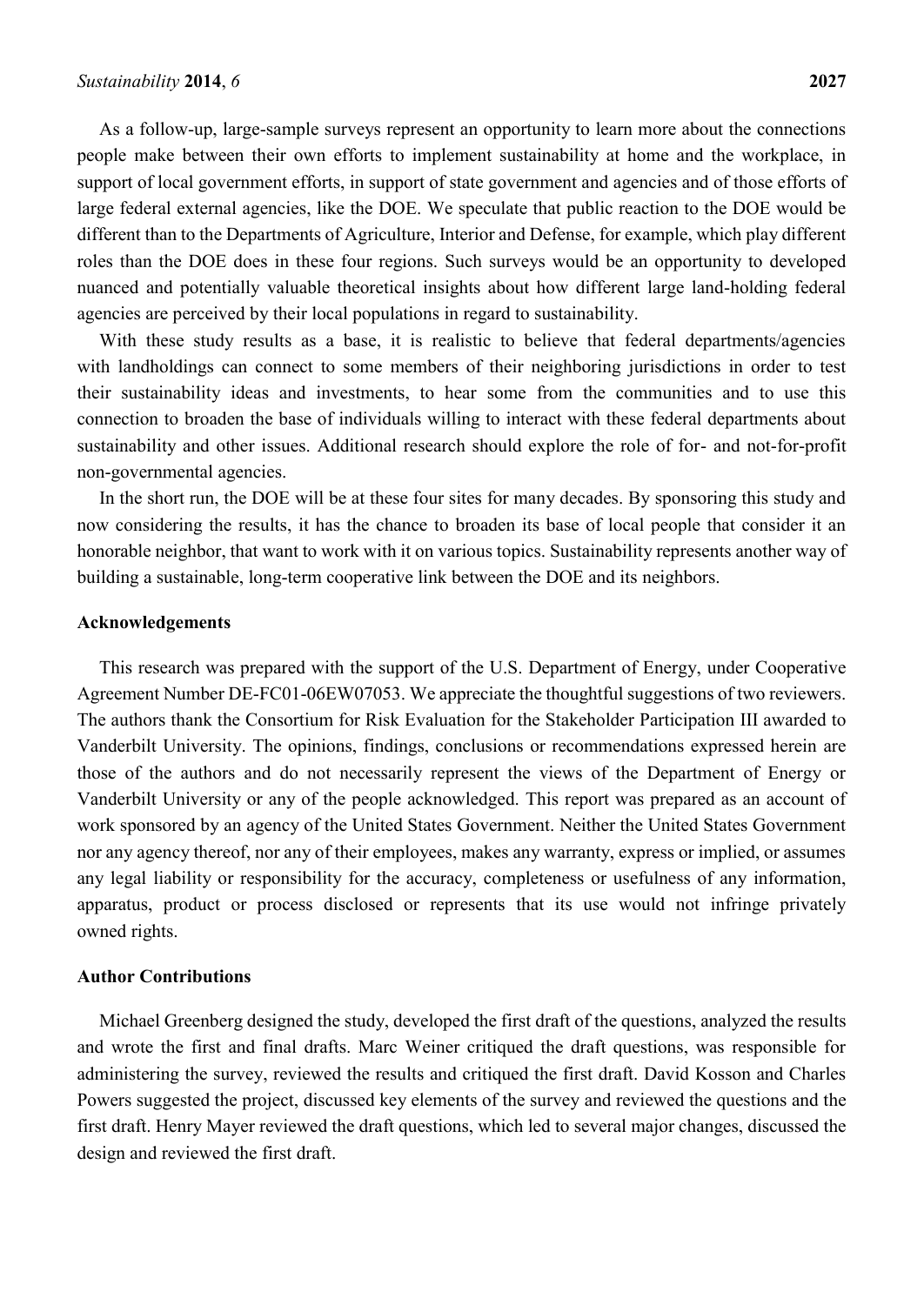# **Conflicts of Interest**

The authors declare no conflicts of interest.

# **References**

- 1. Dunlap, R.; Mertig, A. The evolution of the U.S. Environmental Movement from 1970 to 1990. *Soc. Nat. Resour*. **1991**, *4*, 209–218.
- 2. Brinkley, D. *The Wilderness Warrior*; HarperCollins: New York, NY, USA, 2009.
- 3. Fox, S. *John Muir and His Legacy: The American Conservation Movement*; Little Brown: Boston, MA, USA, 1981.
- 4. Morris, E. *Theodore Rex*; Random House: New York, NY, USA, 2001.
- 5. U.S. Army Corps of Engineers. *The U.S. Army Corps of Engineers: A History*; U.S. Army Corps of Engineers: Alexandria, VA, USA, 2000.
- 6. Stucker, M. The *Good Neighbor: Franklin D. Roosevelt and the Rhetoric of American Power*; Michigan State University Press: East Lansing, MI, USA, 2013.
- 7. Brown, M. *Laying Waste*; Washington Square Press: New York, NY, USA, 1979.
- 8. Carson, R. *Silent Spring*; Fawcett Press: Greenwich, CT, USA, 1962.
- 9. Fallows, J. *The water Lords*; Bantam Books: New York, NY, USA, 1971.
- 10. Zwick, D.; Benstock, M. *Water Wasteland*; Bantam Book: New York, NY, USA, 1971.
- 11. Oates, D. *Earth Rising: Ecological Beliefs in an Age of Science*; Oregon State University: Corvallis, OR, USA, 1989.
- 12. Committee on Incorporating Sustainability in the U.S. Environmental Protection Agency, National Research Council. *Sustainability and the U.S. EPA*; National Academy Press: Washington, DC, USA, 2011.
- 13. OMB Sustainability and Energy Scorecards. Available online: www.whitehouse.gov/ administration/eop/ceq/sustainability/omb-scorecards (accessed on 15 July 2013).
- 14. Loris, N. Department of Energy budget cuts: Time to end the hidden green stimulus. Available online: http://www.insideronline.org/summary.cfm?id=17173 (accessed on 5 January 2013).
- 15. Department of Energy FY 2014 Congressional Budget Request. Available online: http://energy.gov/sites/prod/files/2013/04/f0/Volume5.pdf (accessed on 2 January 2014).
- 16. U.S. Department of Energy—Office of Environmental Management. Closing the Circle on Splitting the Atom. Available online: http://energy.gov/sites/prod/files/2014/03/f8/Closing the Circle\_Report.pdf (accessed on 3 January 2014).
- 17. Greenberg, M.; Lowrie, K.; Hollander, J.; Burger, J.; Powers, C.; Gochfeld, M. Citizen board issues and local newspaper coverage of risk, remediation and environmental management: Six United States nuclear weapons facilities. *Remediation* **2008**, *18*, 79–90.
- 18. Morales, L. Green behaviors common in U.S., but not increasing. Available online: www.gallup.com/ poll/127292/Green-Behaviors-Common-Not-increasing.aspx (accessed on 3 January 2014).
- 19. Capstrat. Available online: https://www.capstrat.com/posts/poll-shows-commitment-to-/ (accessed on 3 January 2014).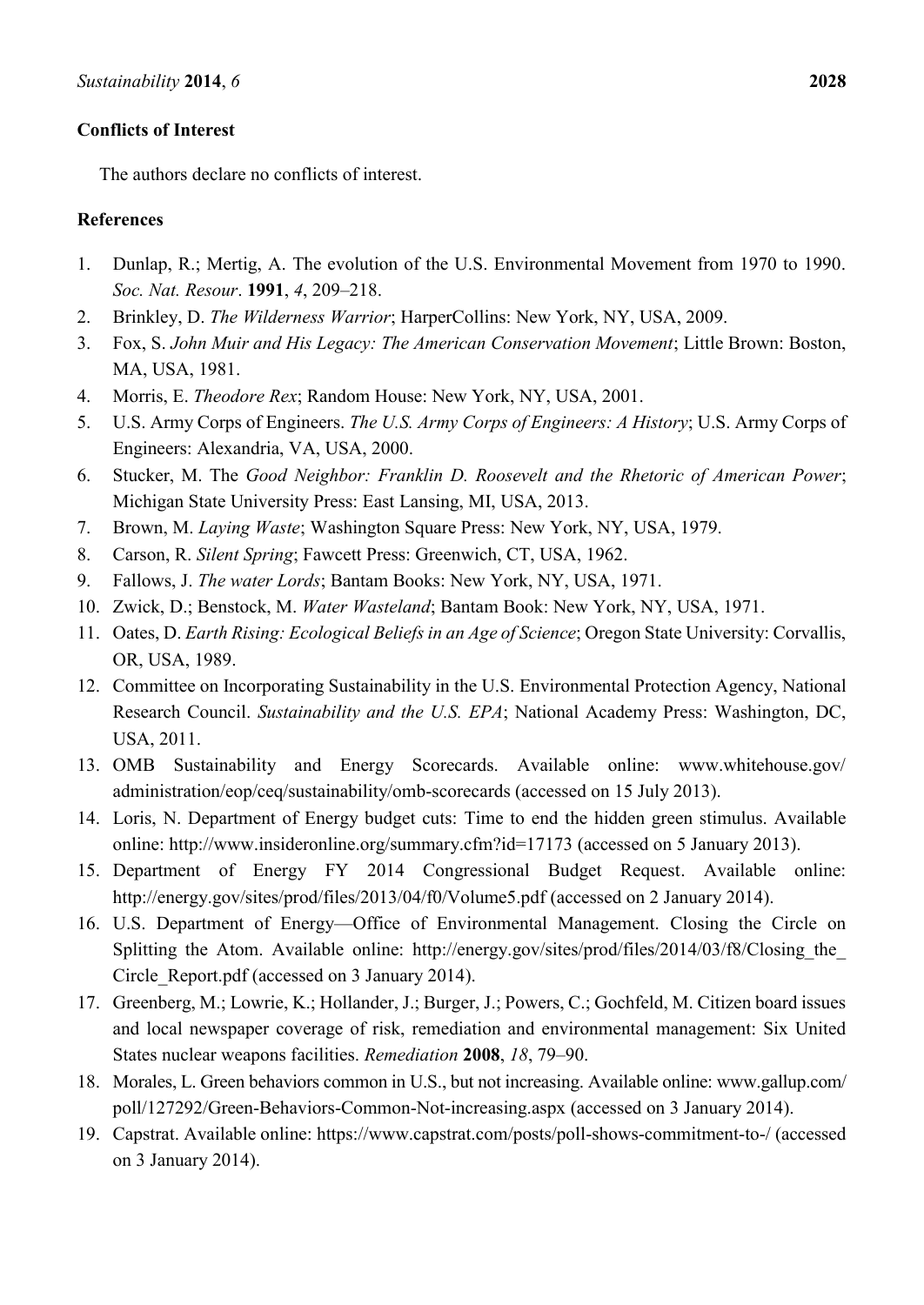- 20. Cohen, S. Measuring public opinion on environment and sustainability: How conventional wisdom gets that way. Available online: http://observer.com/2009/08/measuring-publicopinion-on-environment-and-sustainability-how-conventional-wisdom-gets-that-way/ (accessed on 3 January 2014).
- 21. Leiserowitz, A.; Kates, R.; Parris, T. Do global attitudes and behaviors support sustainable development? *Environment* **2005**, *47*, 22–28.
- 22. Smart Growth America. Building for the 21st century: American support for sustainable communities. Available online: www.smartgrowthamerica.org/documents/building-for-the-21stcentury.pdf. (accessed on 3 January 2014).
- 23. Goldstein, B.; Erdal, S.; Burger, J.; Faustman, E.; Friedlander, B.; Greenberg, M.; Leschine, T.; Powers, C.; Waishwell, L.; Williams, B. Stakeholder participation: Experience for the CRESP program. *Environ. Epidemiol. Toxicol.* **2000**, *2*, 103–111.
- 24. Beierle, T.; Cayford, J. *Democracy in Practice: Public Participation in Environmental Decisions*; RFF Press: Washington, DC, USA, 2002.
- 25. King, C.; Feltey, K.; Susel, B. The question of participation: Toward authentic public participation in public administration. *Public Adm. Revi.* **1998**, *58*, 317–326.
- 26. Chess, C.; Purcell, K. Public participation and the environment: Do we know what works? *Environ. Sci. Technol.* **1999**, *33*, 2685–2692.
- 27. Bogdan Vasi, I. Public support for sustainable development: A mile wide, but how deep? *Consilience: J. Sustain. Dev.* **2012**, *98*, 153–170.
- 28. Baldassare, M.; Katz, C. The personal threat of environmental problems a predictor of environmental practices. *Environ. Behav.* **1992**, *24*, 602–616.
- 29. De Young, R. New ways to promote proenvironmental behavior: Expanding and evaluating motives for environmentally responsible behavior. *J. Soc. Issues* **2000**, *56*, 509–526.
- 30. Padel, S.; Foster, C. Explaining the gap between attitudes and behavior, understanding why consumers buy or do not buy organic food. *Br. Food J.* **2005**, *107*, 606–625.
- 31. Black, J.; Stern, P.; Elworth, J. Personal and contextual influences on household energy adaptation. *J. Appl. Psycho.* **1985**, *70*, 3–21.
- 32. Fenton, N. *News Media, Old News: Journalism and Democracy in the Digital Age*; Sage: London, UK, 2010.
- 33. Gallup, A.; Davenport, F. *The Gallup Poll: Public Opinion 2004*; Rowman and Littlefield: Lanham, MD, USA, 2006.
- 34. Page, B.; Shapiro, R.; Dempsey, G. What moves public opinion*? Am. Politi. Sci. Rev.* **1987**, *81*, 23–44.
- 35. Robinson, J.; Levy, M. News media use and the informed public: A 1990s update. *J. Commun.* **1996**, *46*, 129–135.
- 36. Flynn, J.; Slovic, P.; Mertz, C.K. Gender, race and the perception of environmental health risks. *Risk Anal.* **1994**, *14*, 1101–1118.
- 37. Finucane, M.; Slovic, P.; Mertz, C.K.; Satterfield, T. Gender, race, and perceived risk: The white male effect. *Health Risk Soc.* **2000**, *2*, 159–172.
- 38. Callicott, J. Traditional American Indian and Western European attitudes toward nature. *Environ. Eth.* **2008**, *4*, 293–318.